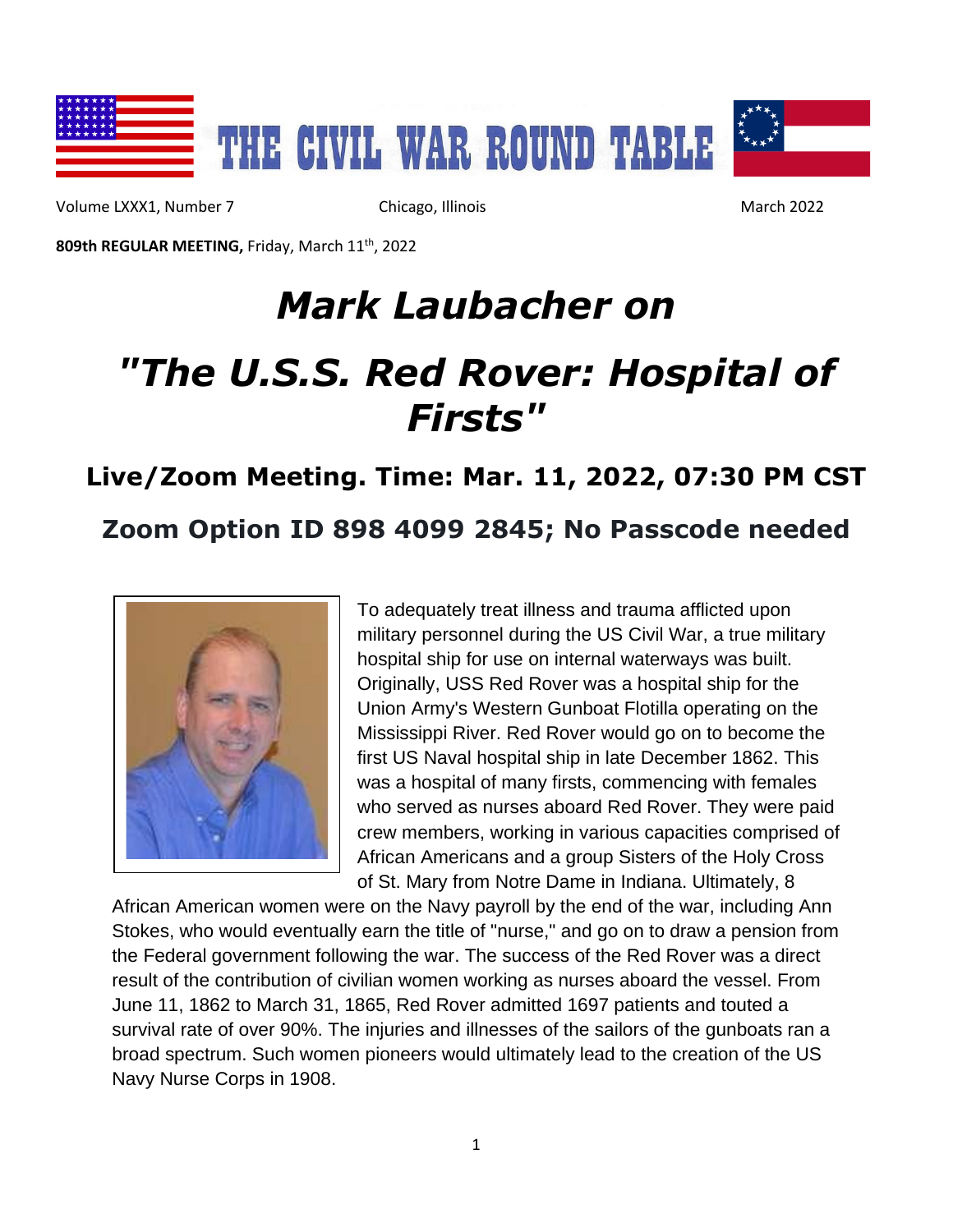Mark Laubacher is a RN and paramedic working as a Certified Specialist in Poison Information since 1992 at the Central Ohio Poison Center located at Nationwide Children's Hospital, Columbus, Ohio. Prior to this, he was a full-time staff nurse at Children's Emergency Department for 4 years. He received his Bachelor of Science in Nursing from Capital University in 1989. He is also currently a faculty member for Grant Medical Center Paramedic Program in Columbus, Ohio. Having delivered over 500 presentations, he routinely presents at the state and national levels on various topics of toxicological emergencies.

#### **Battlefield Preservation**

**\_\_\_\_\_\_\_\_\_**

Dear .

I have to tell you about an historic opportunity that can become the second-largest private-sector preservation transaction in the history of the battlefield preservation movement:

The purchase and preservation of 245 acres of land including the James Custis Farm where the 1862 Battle of Williamsburg took place.

The Civil War Fortification Study Group said that "[the James Custis Farm] witnessed some of the most desperate fighting during the Battle of Williamsburg." It's easy to understand why. It was fought in almost unceasing rain that turned roads into streams of mud, and rivers and creeks into bottomless swamps. It was also on this land where Union General Winfield Scott Hancock earned the sobriquet, "Hancock, the Superb".

In the end, both sides declared victory with casualty counts numbering 1,703 for the South and 2,239 for the North. Many of those lost in battle were interred where they fell on the Custis Farm site, making the property a sacred and hallowed battlefield site, indeed. …

You get a sense of the significance of this battlefield ground, I'm sure. But let me tell you what makes this opportunity even more historic for the Trust and for battlefield preservation: Three separate partners have joined us to save and protect the Williamsburg battlefield land: …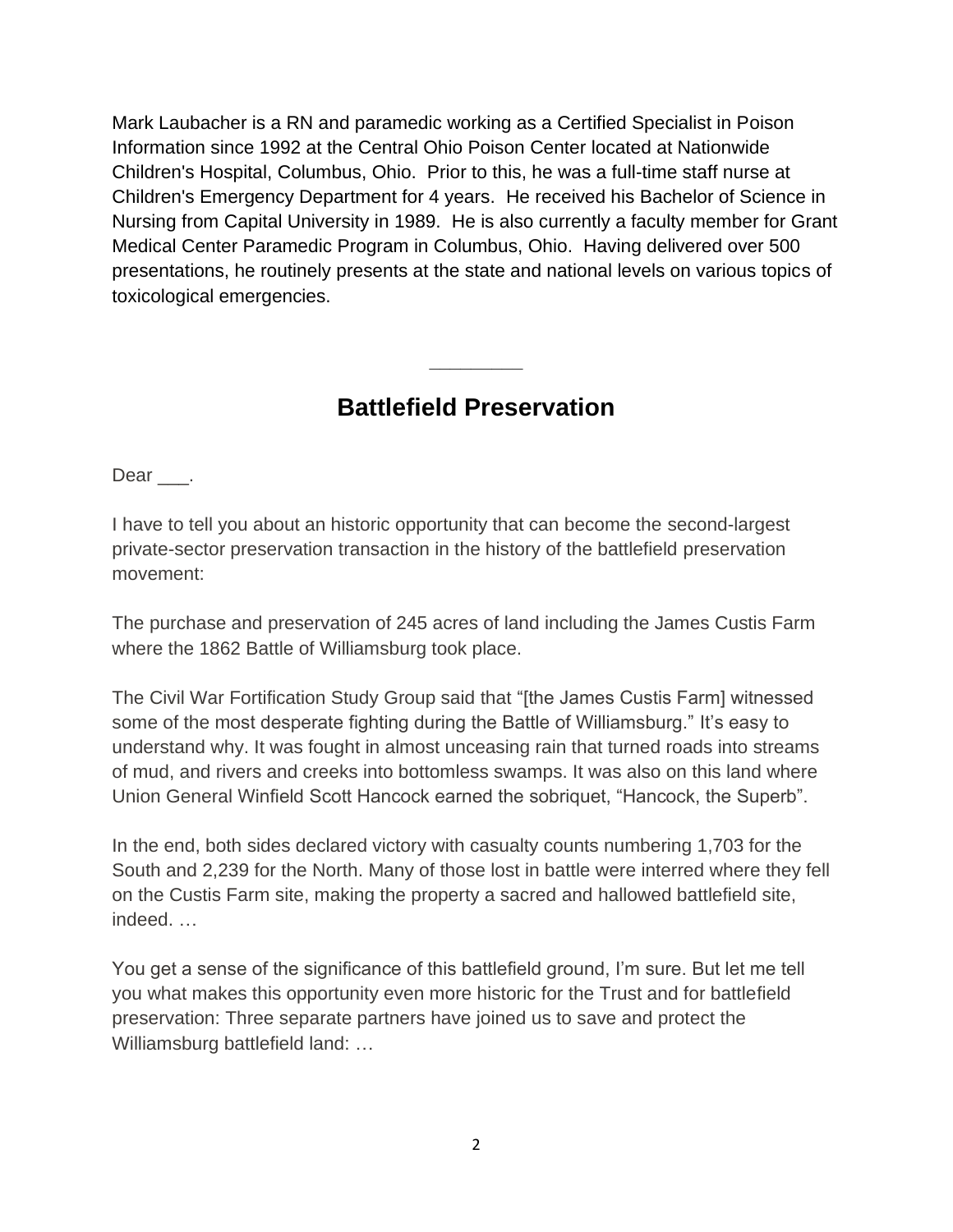The total value of these awards and other sources is nearly an unprecedented \$9.4 million dollars. If you and your friends who love history as much as I do can help us raise just \$57,000 to complete the funding, you can take credit for saving the largest unprotected and at-risk property associated with the Williamsburg Battlefield.

Please don't miss this incredible opportunity. For every \$1 you contribute, our partners will match it with \$163. Help us make history with this purchase and save the Custis Farm and the invaluable land where the Battle of Williamsburg took place.

Yours, 'til the battle is won,

David N. Duncan, President, American Battlefield Trust

### **February Meeting By Mark Matranga**

**\_\_\_\_\_\_\_\_\_**

**Anne Durkin Keating** offered an interesting glimpse into the intersection of Chicago and Civil War history in her talk at the 808<sup>th</sup> Regular Meeting of The Civil War Round Table on February 11, 2022, on "Juliette Kinzie, the Civil War, and the Making of Chicago." Born in 1806 into a privileged Connecticut family, Juliette Magill was lured westward by her uncle who served as Indian Agent in Chicago. He described romantic images of the West for Juliette; more important, he introduced her to John H. Kinzie who she married in 1830.

Kinzie was agent to the Ho-Chunk (Winnebago) at the Fox and Wisconsin Rivers portage. Juliette loved life on the frontier. In her book "Wau-Bun: The Early Day in the Northwest" she gave detailed, respectful descriptions of Ho-Chunk leaders and their culture. She also made interesting connections while there, meeting Jefferson Davis and her future brother-in-law David Hunter, both of whom were posted in the territory during the Black Hawk War. She would put these connections to good use once war came.

Juliette and John moved to Chicago in 1833 when it remained a small settlement. Recent treaties permitted Kinzie to claim land in Chicago, whereupon he and Juliette built a home at Cass and Michigan (Wabash and Hubbard). They were instrumental in developing the city's first religious, cultural, and social institutions, most notably its first Episcopal church and the Chicago Historical Society. The Kinzies made a fortune and lost it in the 1837 Panic, but slowly regained economic prosperity by the 1850's.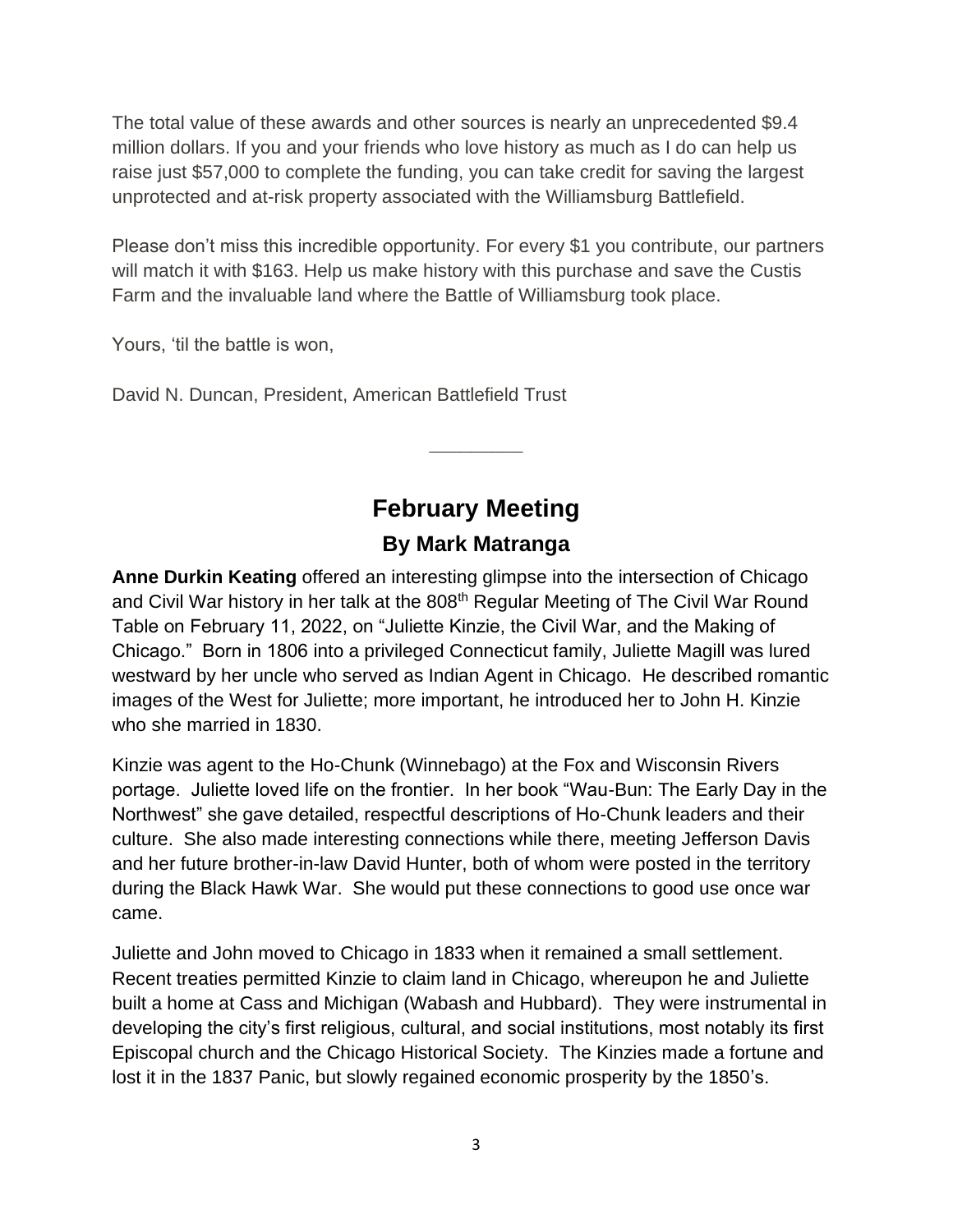Originally a Whig, John helped organize the Republican Party in 1856 and supported Lincoln for President in 1860. Juliette attended the opening of the Wigwam Convention, writing daughter Nellie, "there was not a sound in the vast building except the voices of the speakers…" adding, "it takes Chicago to do up a thing splendidly." She met the future President during his visit to Chicago in December 1860.

Juliette supplied three sons to the Union Army, and, from her perspective, gave up Nellie to the South, where "slavery in all its glory" existed. Nellie married a Southerner involved in the cotton trade, William Gordon III, in 1855 and moved to his family home in Savannah, Georgia. Keating noted that Gordon's family refused to travel to Chicago for the wedding, citing their "principles." She wrote to Nellie with worry for the "unhappy families who are sundered by this unnatural contest." She was obviously referring to herself.

As war approached in April 1861, she wrote Nellie "Little did I think when I yielded a reluctant consent to give up my daughter to a distant home that…that home would become a foreign hostile one." Reminding Nellie that the Southern people "are our brethren still," she nonetheless foresaw destruction; she wrote Nellie in July 1861, "As it is sort of a family quarrel it will rage with twofold more bitterness than any other contest. The present differences will open the floodgates of expression."

The war interrupted the mail, causing Juliette to devise alternate means for her correspondence to reach Nellie. Son John, stationed at Cairo, used connections to send mail to Georgia. Later, she sent mail to friends and family in England, Havana and Canada who forwarded it. Son Arthur, stationed offshore from Savannah, sent mail into Savannah under flag of truce. In early 1864 Juliette wrote Lincoln for assistance, telling him her daughter was "a poor little prisoner of war...a citizen of Chicago...who loves her home and the old flag." The President helped her send a trunk to Nellie.

The entire Kinzie family participated in the war effort. Juliette worked with the Sanitary Fair; John was a paymaster stationed in Chicago and Detroit. Son John was mortally wounded during the Battle for Island No. 10. Arthur served as aide to General Hunter and on General Washburn's staff. George enlisted upon reaching age 18 and later joined his brother in Memphis. Both he and Arthur were captured and sent to an Alabama prison camp, prompting a letter writing campaign aimed at their release by both Juliette and Nellie. Juliette wrote President Davis; Nellie wrote her husband asking to see Davis and was travelling to Selma when her brothers were finally released in December 1864.

Juliette also wrote a family friend, Edward Colt, who served on Sherman's staff, asking him to help Nellie and her family leave Savannah. She relayed news from his wife, who "told us of your departure from Atlanta." "[W]e then knew that our daughter had the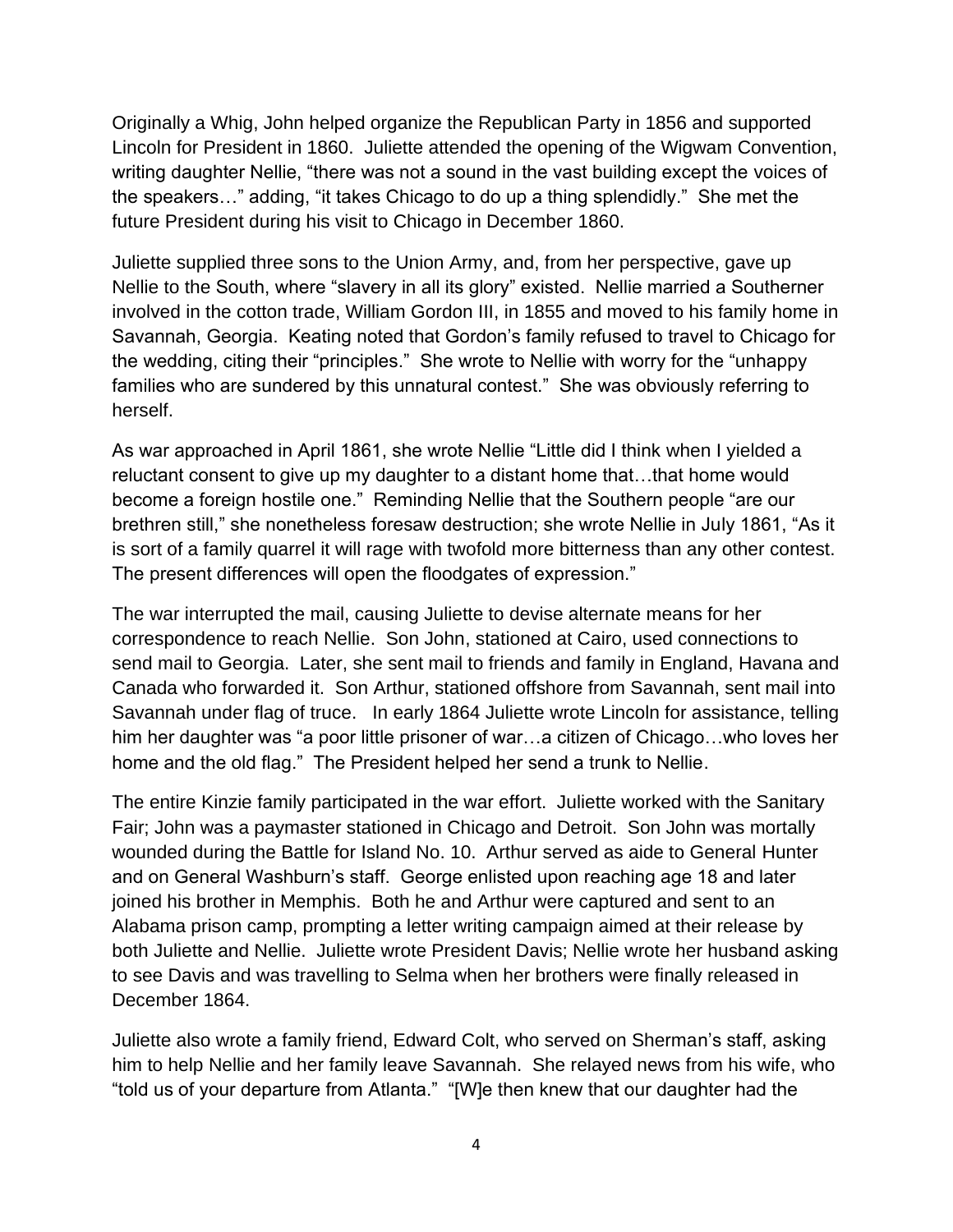pleasure in store…of seeing her old friend." She congratulated him on the army's recent success: "The country…is jubilant over your splendid March and its splendid termination. There is nothing like it on record." General Sherman made a courteous visit to Nellie shortly after Christmas, bringing letters from home. He arranged for Nellie to return to Chicago and for her husband's cotton to ship by way of New York. Despite his family having benefitted, General Gordon felt betrayed "that you should associate with my enemies;" Nellie was unrepentant - she wrote her mother that she "felt hurt but not ashamed."

Neither John nor Juliette lived to see Chicago become the great metropolis of the late 19<sup>th</sup> century. John died suddenly June 1865; Juliette was tragically poisoned accidentally and died in 1870. Keating, author of "The World of Juliette Kinzie: Chicago Before the Fire," argues that Juliette may have seemingly disappeared in that conflagration along with the city she helped build but deserves recognition as a 'founding father' of early Chicago.

**\_\_\_\_\_\_\_\_\_**



#### **BULLETIN BOARD**

The **Kenosha Civil War Museum** is putting on the following in-person programs:

Friday, March 11, noon lunchbox lecture series Wayne D. Rhine presents "Chicago's Mercantile Battery"

March 19-20: Civil War Medical Weekend

For more on programs at the museum, visit <https://museums.kenosha.org/civilwar/events/>

The **Congress of Civil War Round Tables** is sponsoring a series of virtual Civil War Lectures by some of the nation's leading historians. Visit <http://www.cwrtcongress.org/lectures.html> to view the complete schedule and register

**\_\_\_\_\_\_\_\_\_\_**

**\_\_\_\_\_\_\_\_\_\_\_**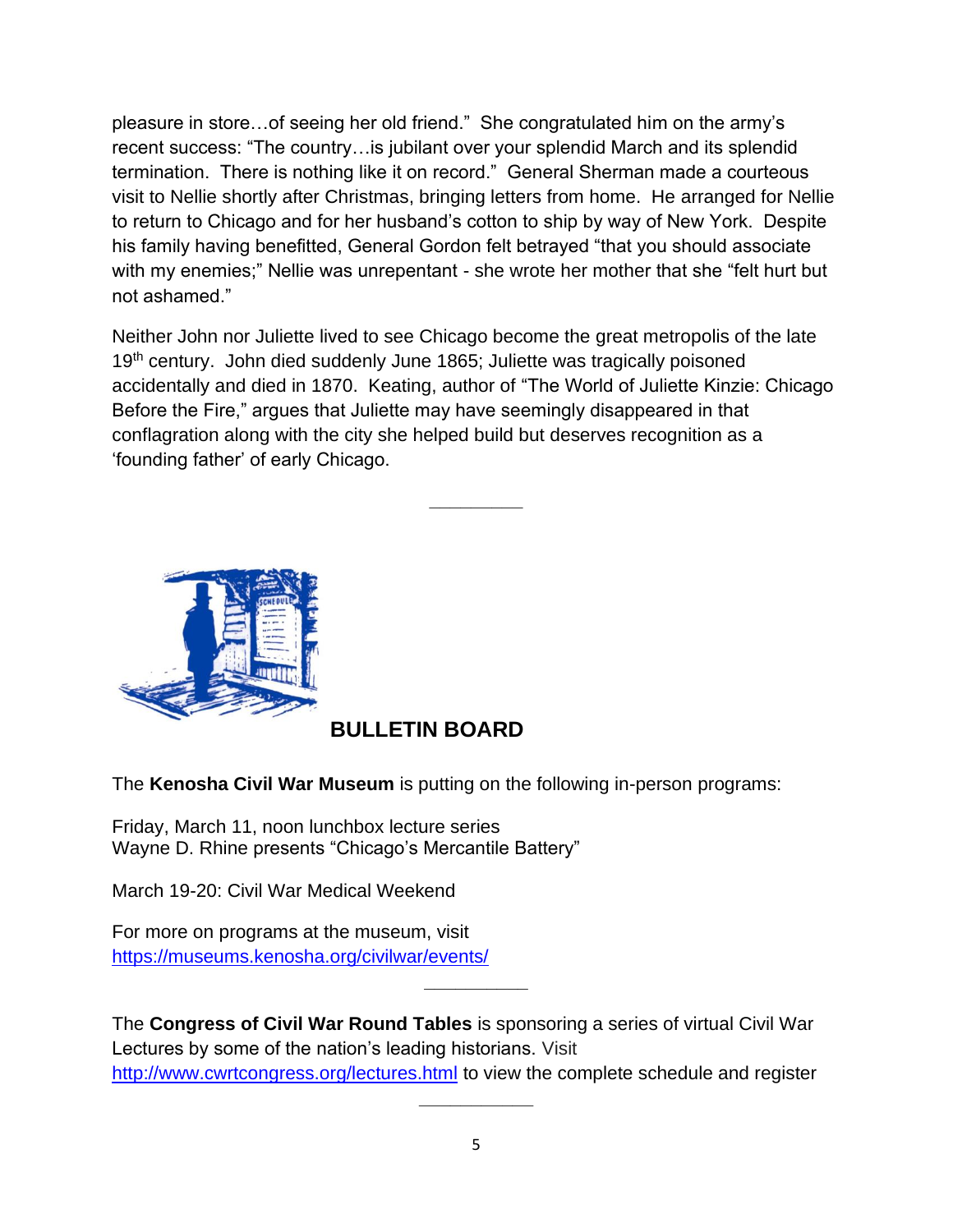On March 24<sup>th</sup>, starting at 3:30 CST, the **Abraham Lincoln Bookshop**'s "House Divided" series will feature an interview with author Roger Lowenstein, who will discuss his book on the Lincoln administration, *Ways and Means*. Visit <https://alincolnbookshop.com/> for more.

**\_\_\_\_\_\_\_\_\_**

**Bruce Allardice** has been busy lately. His article on Confederate General R. C. Tyler, "Lost General is Finally Found" will appear in the "Emerging Civil War" website on March 2. His article "Twenty Days in the Life of a Common Soldier" appeared in the March issue of Civil War News. And his article on baseball during the Civil War era, "Runs, Runs and More Runs" which appeared in December's Baseball Research Journal has been nominated for The Society of American Baseball Research (SABR's ) baseball history article of the year. See [www.civilwarbruce.com](http://www.civilwarbruce.com/) for more.

**\_\_\_\_\_\_\_\_\_\_\_**

Leslie Goddard will be presenting "Clara Barton, Civil War Nurse," March 5<sup>th</sup> to the Lake County Women's Coalition, and March 22<sup>nd</sup> at the Carol Stream Public Library. The latter event is virtual and open to the public. See [www.lesliegoddard.info](http://www.lesliegoddard.info/) for more information.

**\_\_\_\_\_\_\_\_\_\_\_**

The CWRT's **Winter Executive Committee** meeting will be held on March 5.

#### **More Upcoming Local Civil War Events**

**\_\_\_\_\_\_\_\_\_\_\_**

Due to government-ordered shutdowns, CWRT events are being cancelled or going online on an ad hoc basis. Contact the sponsoring organization for up-to-date details. Check the **Announcements** section of the CWRT's website for additional coming events.

March 2<sup>nd</sup>, Kankakee Valley CWRT: Gordon Ramsey on "Balloons and the Civil War" March 4th, Northern Illinois CWRT: Max and Donna Daniels as "Mr. and Mrs. Lincoln" March 7th, Rock Valley (Rockford) CWRT: Alan Ovies on "The Boy Generals: George Custer, Wesley Merritt and the Cavalry of the Army of the Potomac"

March 8th, McHenry County CWRT: Gene Salecker on "Nathan Bedford Forrest's 1864 Railroad Raid"

March 10th, Milwaukee CWRT: Mark Laubacher on "The USS Red Rover: Hospital of Firsts"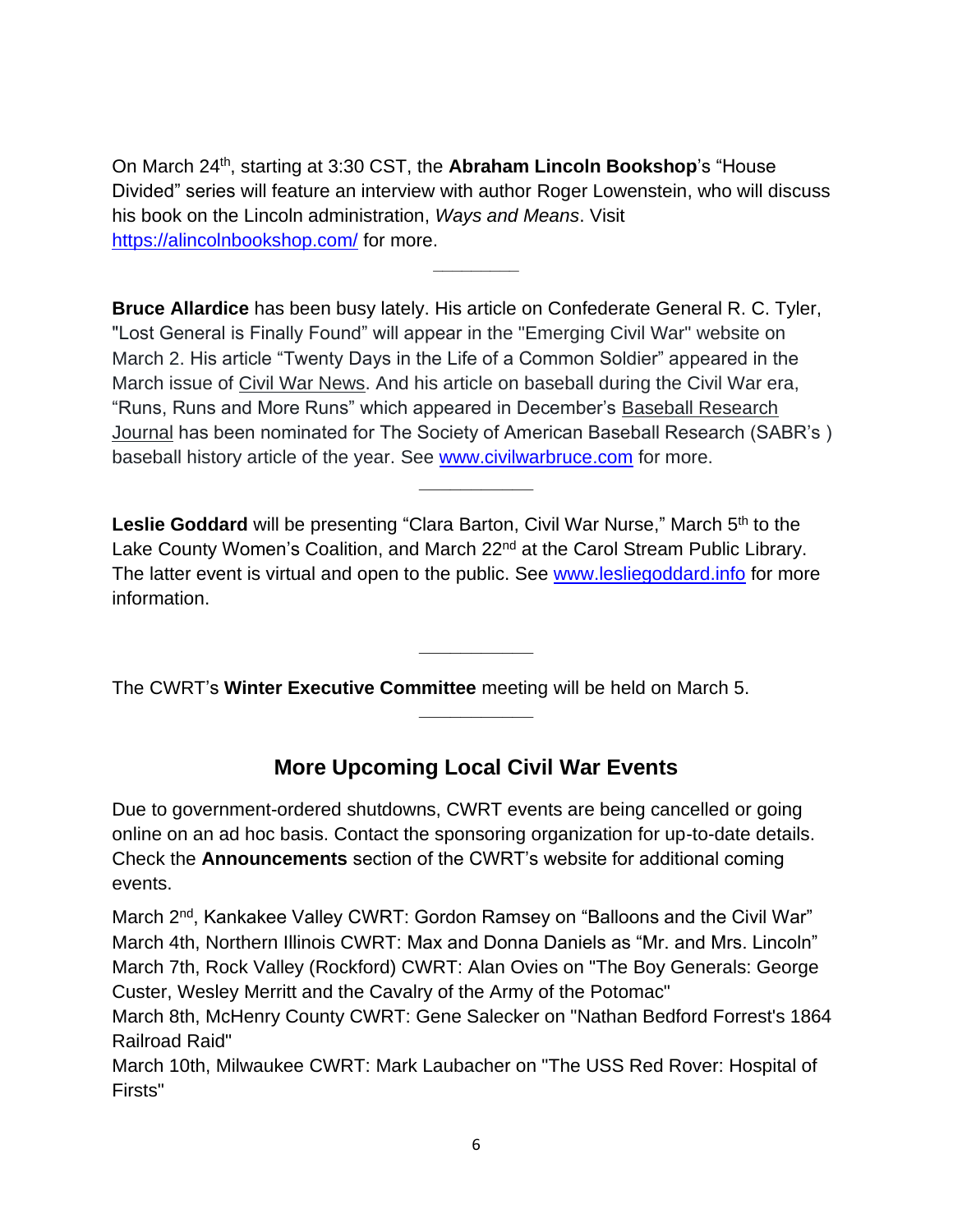March 15th, Lincoln-Davis CWRT: Neil Chatelein on "Defending the Arteries of Rebellion"

March 19th, Salt Creek CWRT: Steven Alban on "The Actual Causes of the Rebellion According to the Words of Joshua Giddings and Abraham Lincoln"

March 24th, South Suburban CWRT: Eric Lindblade on "The 26th North Carolina" Apr. 1st, Northern Illinois CWRT: "General Robert E. Lee"

Apr. 2nd, Two Old Goats in Cedar Lake: David Keller on "Command at Antietam"

## **Future Chicago CWRT Meetings**

**\_\_\_\_\_\_\_\_\_**

Apr. 8th: Jeffrey Hunt on *Meade and Lee at Rappahannock Station and Mine Run* May 13th: Dr. Thomas Carson on *Lincoln as Moral Exemplar* June 10th: Lauren Szady on *Civilian Life During the War* **\_\_\_\_\_\_\_\_\_**

**Zoom notice:** For the remainder of the 2021-22 year, a recurring zoom meeting has been set up. The Zoom option for viewing the presentation will use the same ID each time, and no passcode will be required.

## **West Virginia Battlefield Tour**

**\_\_\_\_\_\_\_\_\_**

Our annual battlefield tour is June 15-19 this year (a little later than usual), and will visit an area we've never been to before as a group—the battlefields of West Virginia. Tour information is on the CWRT's website.

**\_\_\_\_\_\_\_\_\_**



Our friend Larry Gibbs passed away Feb. 24<sup>th</sup> at age 79.

He was a past president of the CWRT and a longtime fixture on the battlefield tours. We all remember him and Ed Bearss bantering back and forth on those tours, with Larry coming off 2<sup>nd</sup> best but never losing his humor.

The St. Louis Cardinals have lost their most devoted follower, and Leslie and my pugs have lost their beloved "Uncle Larry."

A graveside service will be held on Friday, March 4th 2022 at 11:00 AM at the Greenview Memorial Gardens (1201 Avenue of the Cities, East Moline, IL 61244).